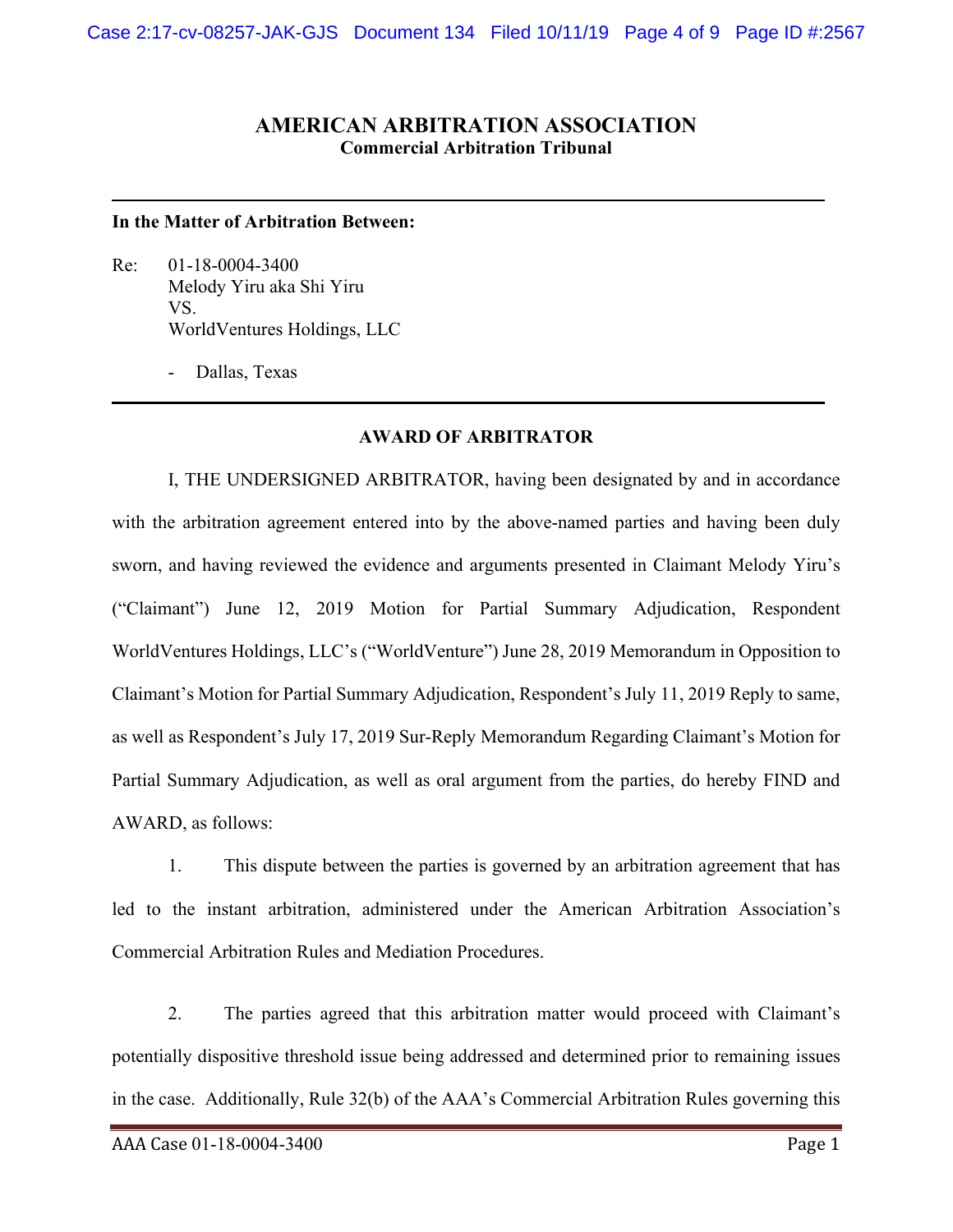matter, allow for the arbitrator to bifurcate proceedings and direct the parties to focus their presentations on issues the decision of which could dispose of all or part of the case.

3. The threshold issue raised by Claimant's June 12, 2019 Motion for Partial Summary Adjudication and argued by both parties in the submissions referenced above, is not a novel issue and has been addressed numerous times under Texas law by numerous courts. After detailed review of the parties' submissions and argument, the undersigned agrees with Claimant that the arbitration provision at issue between the parties is illusory because the agreement between the parties, including the arbitration provisions referenced in Section 12 of the Terms and Conditions, allows for the agreement to be amended at the sole discretion of WorldVentures.

4. Additionally, it is clear that the agreement between the parties does not contain either of the limits, required by the Texas Supreme Court in *In re Halliburton Co* and its progeny, in order to save the agreement from being considered illusory under Texas law. Specifically, the language at issue in the instant matter does not restrain Respondent from applying any unilateral modifications immediately upon notice. The agreement does not provide for any minimum notice period which would guarantee Claimant at least some window within which to file an arbitration that could not subsequently be amended away.

5. The agreement as worded, does not guard against Respondent's right to unilaterally modify the terms, to do away with the obligation to arbitrate, and to do so without any minimum notice period. In this regard, Respondent's actual intent is irrelevant to the "illusoriness" inquiry. The fact that Respondent could, if it so chose, amend away the arbitration requirement, renders the agreement illusory under Texas law. Stated more succinctly, Respondent is only bound to arbitrate for as long as Respondent unilaterally decides it is bound, because the agreement gives Respondent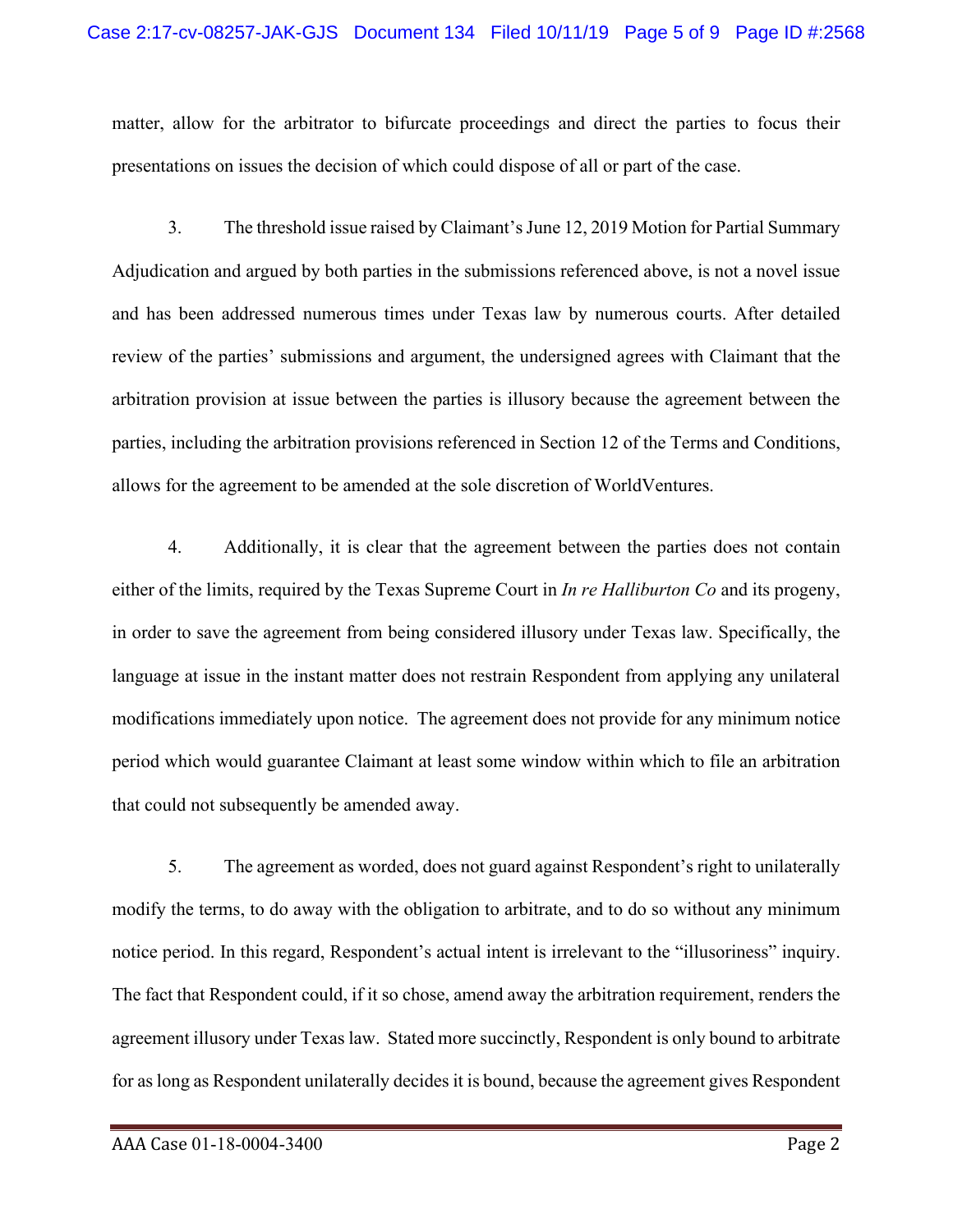this option. Whether or not Respondent actually chooses to exercise the option does not matter. The option was present at the time the agreement was formed. Consequently, the agreement is treated as illusory from inception and therefore unenforceable according to the Texas Supreme Court. Additionally, because the agreement is considered illusory from inception, severability cannot salvage its enforceability. Although not all cases reach the same conclusion, the undersigned arbitrator agrees with the line of cases that concludes that the issue of "illusoriness" is one of contract formation and validity from inception.

6. Finally, Respondent's argument regarding the arbitration agreement "surviving" termination is unavailing. Respondent is correct that a "survival" clause may help prevent a finding of illusoriness in certain situations. However, the final decision will be a result of the interplay between the relevant provisions. The case of *In re AdvancePCS Health L.P.* provides such an example. In that matter, a "survival" clause stating that "... any obligations that arise prior to the termination of the Agreement shall survive such termination" was coupled with a provision that any amendments became effective not less than thirty (30) days after the notice. Therefore, if Advance PCS amended away its obligation to arbitrate, the employee was given at least a thirty (30) day window in which to file an arbitration, before the amendment would take effect. Once the AdvancePCS employee filed the arbitration, the employer's obligation which arose prior to any termination, would survive. In the WorldVentures situation, the very same Policies and Procedures document that contains the arbitration agreement, mentions no less than seven times, that any of the policies may be amended at any time in the sole discretion of WorldVentures, and with no prior notice period or "window" within which the Representative could get an arbitration on file. Consequently, WorldVentures has the unilateral ability to decide whether or not there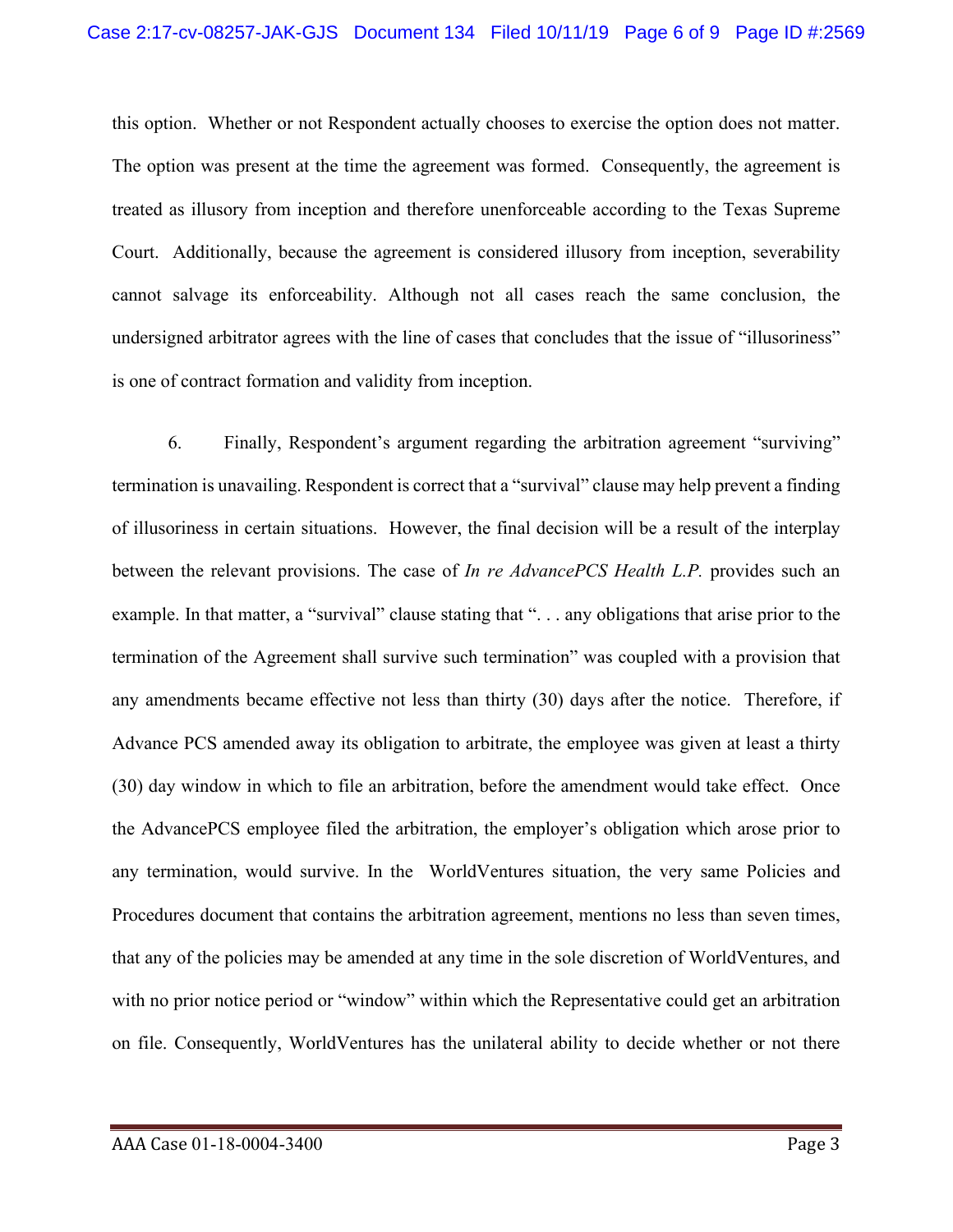would even still be any arbitration agreement, at any point in time prior to any subsequent termination.

7. In other words, although the arbitration provision states that the agreement to arbitration shall survive any termination or expiration of the Agreement, the "agreement to arbitration" that survives is still the same agreement that by its terms, can be modified unilaterally and immediately, in ways that render it illusory as previously described above.

8. Alternatively, Respondent argues that even if the agreement were found to be illusory, Claimant should not be allowed on the one hand, to use the contract provisions Claimant likes, to sue under or enforce the contract, while simultaneously objecting to the provisions of the contract that Claimant does not like. Respondent's "cherry-picking" argument is legally sound. However, the argument is factually misplaced. Claimant's first and primary underlying claim seeks rescission of the contract. On page six of her Sep. 11. 2018 Memorandum Opinion and Order (previously cited by both parties) Judge Scholer recognized that Claimant seeks rescission, albeit in the context of rejecting Claimant's argument that rescission is outside the purview of the arbitrator's authority.

9. Additionally, Claimant represented in their Motion that claimant is bringing claims that sound in tort, or statute, rather than for breach of contract. Claimant will be bound by those representations. Therefore, Respondent's argument is overruled.

10. For the reasons set forth above, Claimant's Motion for Partial Summary Adjudication should be, and is hereby, GRANTED.